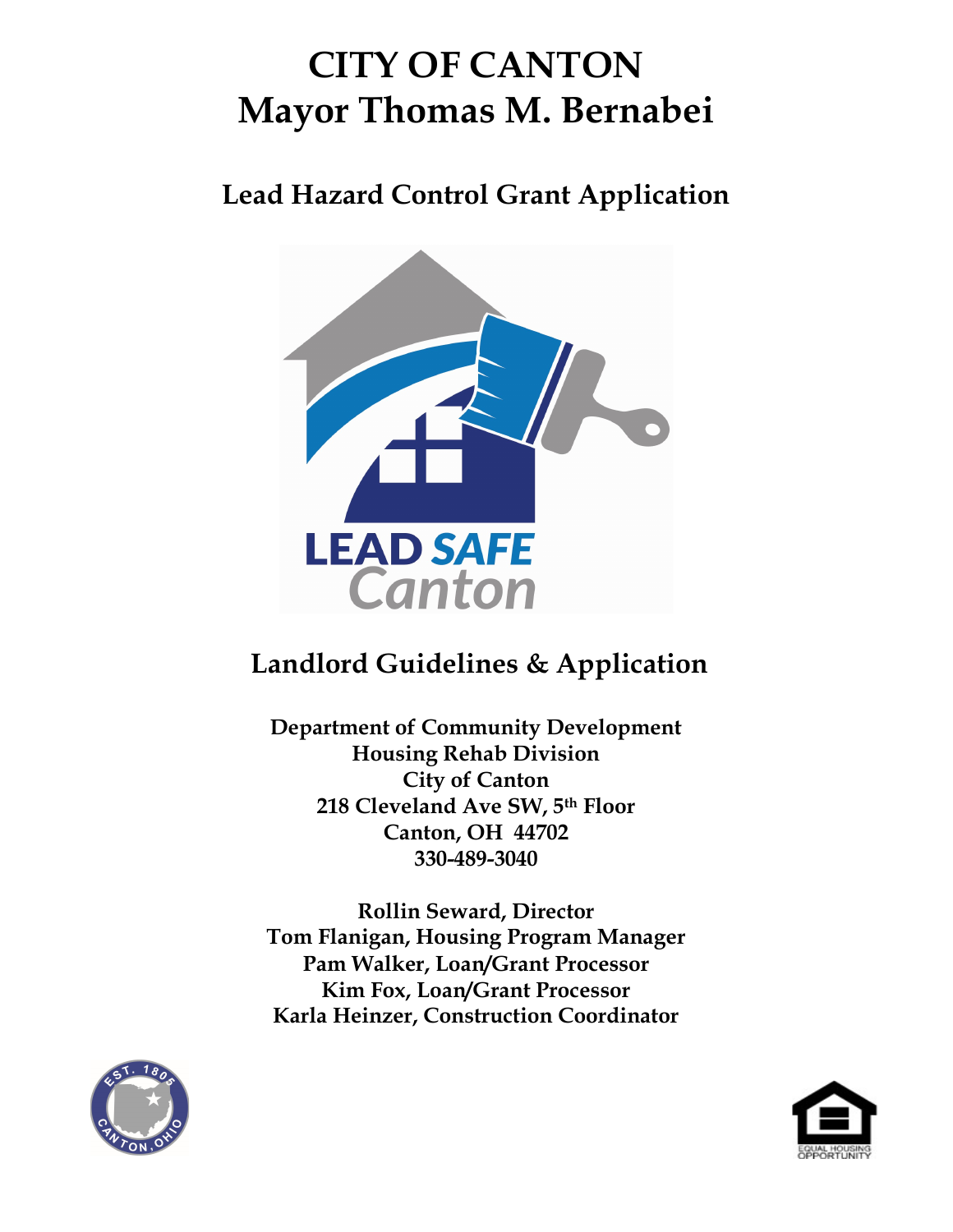#### LEAD SAFE CANTON Canton's Lead Hazard Control Grant Program APPLICATION

### Review of Grant Eligibility & How the Program Works

Homeowners, rental owners and their tenants may apply if all of the following criteria are met:

- The home is built before 1978 and is located within the City of Canton Corporation Limits
- A child under the age of 6 lives in the rental or visits at least 6 hours per week; A pregnant woman living in the home is also eligible
- The home meets local ordinances and housing codes.
- The home is free of clutter, insects, rodents, and unsanitary conditions.
- Home is insured by the owner
- Property taxes are current
- Water/Sewer/Sanitation is current
- Property owner must not be delinquent in any indebtedness to the City of Canton, Stark County, State of Ohio, and/or Federal Government
- Mortgage is current
- Gross annual household income is <80% Area Median Income; for rental properties income is based on the tenant's income

#### Income cannot exceed the following HUD limits, which are subject to change annually:

| 1 Person | 2 Persons | 3 Persons | 4 Persons | ⊢5 Persons | 6 Persons | Persons  | -8 Persons |
|----------|-----------|-----------|-----------|------------|-----------|----------|------------|
| \$38,950 | \$44,500  | \$50,050  | \$55,600  | \$60,050   | \$64,500  | \$68,950 | \$73,400   |

Effective 4/2020

#### Landlords are required to pay \$500 toward the remediation of a tenant occupied unit and a 3-year lien will be placed on the property.

How the Program Works After Eligibility is Approved:

- A Lead Safe Canton (LSC) Inspector will contact you to perform a home inspection to determine the property is up to code and feasible for assistance through this program. If approved you will move onto the next step.
- A LSC Risk Assessor will contact you to schedule a time to do a Lead Inspection / Risk Assessment which can take 2-4 hours. This test is performed with an XRF Analyzer gun that takes paint readings. A report will be mailed with a list of the lead hazards to both the owner(s) and tenant.
- A Scope of Work will be created based upon the findings in the Lead Inspection / Risk Assessment.
- A pre-bid meeting is scheduled at the house to allow contractors to see the work that needs to be done.
- The Contractor with the lowest and best bid is awarded the job and the City of Canton will hold the contract with the winning contractor.
- Relocation is required while the lead work is being completed at the home, and it is encouraged that the property occupants stay with friends and/or family. If this is not an option, LSC will arrange for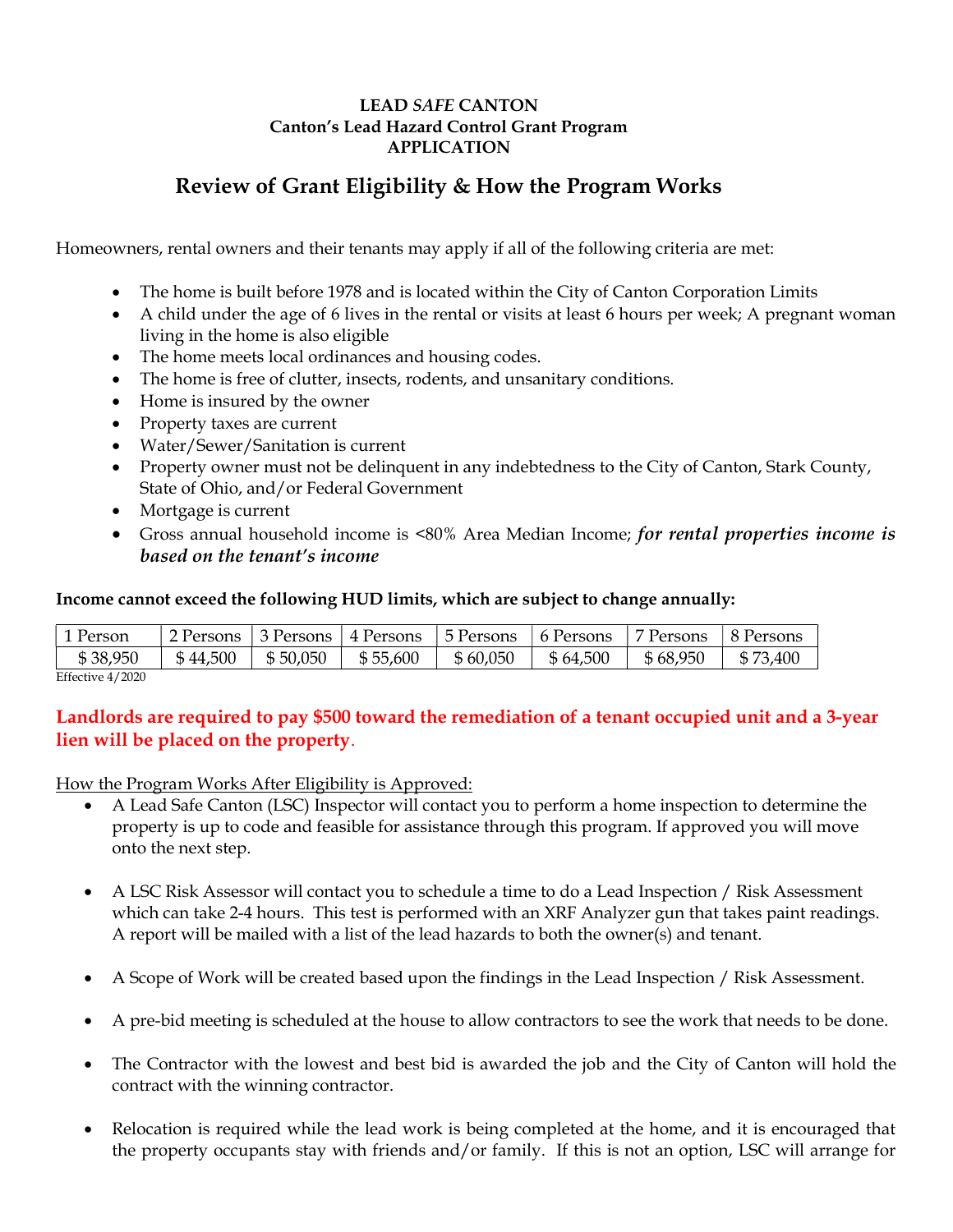relocation. The occupant(s) MUST provide a debit/credit card at check in for any incidentals. Only the individuals listed on the application as living in the home are eligible for relocation. Failure to follow hotel policies may result in a loss of your reservation. LSC will not make additional arrangements and the owner and/or tenant are not permitted to return to the home until the lead work is completed and a clearance inspection has been conducted. LSC must be made aware of any animals that will be going to the hotel prior to reservations being made. Boarding of animals is not covered by the program. Animals may NOT be left either inside or outside at the home. If any animals are left, Animal Control will be contacted to remove the animals and the owner will be responsible for any fees to get the animal(s) back.

- LSC staff will call the owner/occupants to give the date that the contractor will begin lead work. A time will be scheduled to plan for relocation to a friend or family home; or to a hotel with a kitchenette; or to a safe-house of LSC choosing, paid by the Program. No food will be purchased using the program. Only individuals listed on the application as living in the home will be permitted to use hotel amenities. It is estimated that relocation will last no more than 10 days maximum.
- The tenant(s) and/or owners will clear areas where work is being done and take down window covers.
- Once lead work begins, no one can enter the residence until it is tested and found lead safe. LSC staff will call the tenants and advise when they are able to return.
- Invoice and Final Inspections.
- Maintenance and Monitoring. LSC will monitor the work within one year to confirm the work has held up and property is lead safe.

All occupants of the home must follow these guidelines. Failure to comply may result in termination of participation in the Lead Hazard Control Program. Please call 330-489-3040 if you have questions or concerns.

If you understand and agree to these guidelines, please sign and date below and return with your application.

Signature of Owner or Authorized Representatitve **Date** Date

Signature of Co-Owner Date

For information about what the program offers visit www.cantonohio.gov/lead

\_\_\_\_\_\_\_\_\_\_\_\_\_\_\_\_\_\_\_\_\_\_\_\_\_\_\_\_\_\_\_\_\_\_\_\_\_\_\_\_\_\_\_\_\_\_ \_\_\_\_\_\_\_\_\_\_\_\_\_\_\_





\_\_\_\_\_\_\_\_\_\_\_\_\_\_\_\_\_\_\_\_\_\_\_\_\_\_\_\_\_\_\_\_\_\_\_\_\_\_\_\_\_\_\_\_\_\_ \_\_\_\_\_\_\_\_\_\_\_\_\_\_\_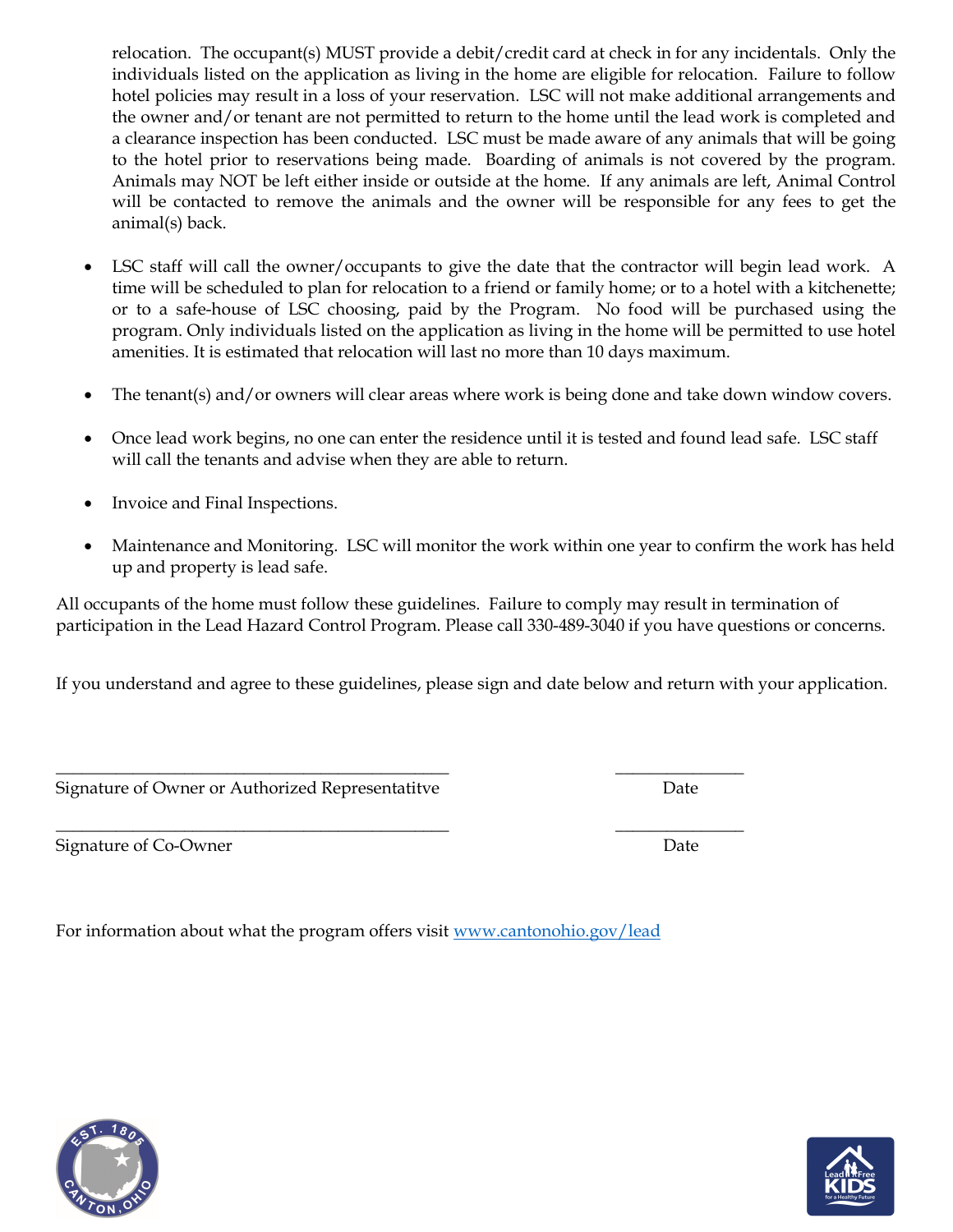#### RENTAL OWNER REQUIRED DOCUMENTS:

- $\Box$ Rental Owner Declaration of Insurance with the current policy period and property address.
- $\Box$ Power of Attorney, LLC, or Corporation document which names the Rental Owner alternate who can sign HUD Lead Based Paint Hazard Reduction Program documents, if needed.
- $\Box$ Federal Tax Return – most current including schedule C and E .
- $\Box$ Copy of Lease if the unit requiring assistance is not listed in Schedule C and E.

IMPORTANT: The city is required to verify that the property owner is not delinquent in any indebtedness to the city of Canton. We will be verifying current property taxes, income taxes, and all Canton City Utilities (water, sewer, garbage).

#### PLEASE MAIL or EMAIL, THE APPLICATION AND COPIES OF THE REQUIRED DOCUMENTS TO THE FOLLOWING ADDRESS:

City of Canton Department of Community Development P.O. Box 24218 Canton, Ohio 44701-4218 ATTN: Lead Safe Canton Program PH (330) 489-3040 FAX (330) 580-2070 Email: communitydevelopment@cantonohio.gov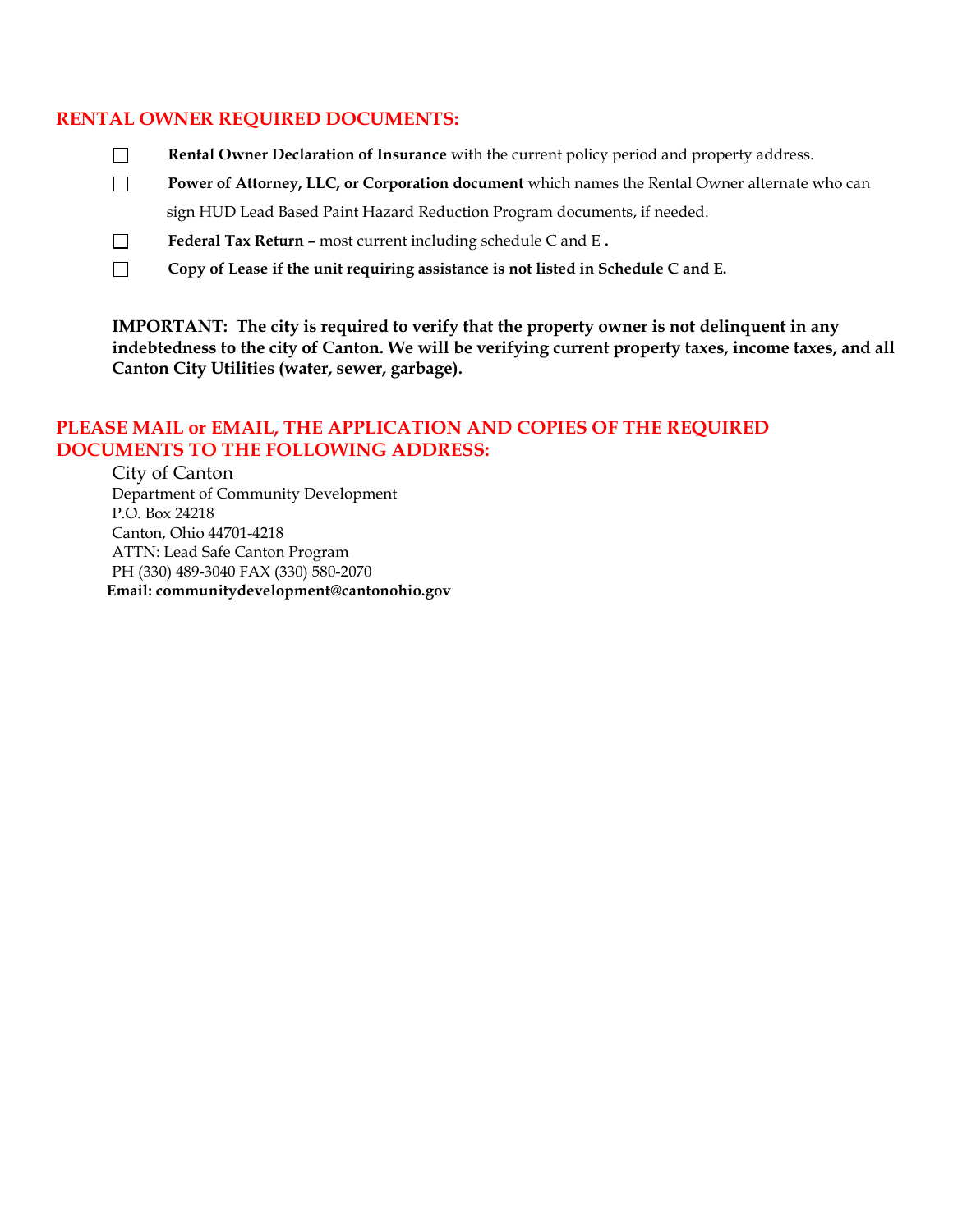

## LEAD SAFE CANTON APPLICATION LANDLORD PROFILE



| Last Name                       | First | Init. | Social Security # | Birth date |  |
|---------------------------------|-------|-------|-------------------|------------|--|
| Co-Applicant Last Name<br>First |       | Init. | Social Security # | Birth date |  |
| Address                         |       | City  | Zip               |            |  |
| <b>Email Address</b>            |       |       |                   |            |  |
|                                 |       |       | Work:             |            |  |
| Marital Status:                 |       |       |                   |            |  |

#### ALTERNATE CONTACT INFORMATION:

This information is being collected to assist us in locating you in the event your phone is out of service or for some other reason we cannot get in contact with you.

| Contact Name                                                                          | Phone Number                               | Address |  |                                                                                                                |  |  |
|---------------------------------------------------------------------------------------|--------------------------------------------|---------|--|----------------------------------------------------------------------------------------------------------------|--|--|
| Contact Name                                                                          | Phone Number                               | Address |  |                                                                                                                |  |  |
| Year Built                                                                            |                                            |         |  |                                                                                                                |  |  |
|                                                                                       |                                            |         |  | Unit#: ____________City: ___________________________________State: _____________________Zip: _________________ |  |  |
|                                                                                       | Single Family Home Duplex Triplex Fourplex |         |  |                                                                                                                |  |  |
|                                                                                       |                                            |         |  |                                                                                                                |  |  |
| Is there presently a Lead Order on this property? Yes (if Yes, please provide a copy) |                                            |         |  | N <sub>0</sub>                                                                                                 |  |  |
| Does the Tenant have any children under the age of six? Yes No                        |                                            |         |  |                                                                                                                |  |  |
| Is the Tenant presently pregnant? Yes No                                              |                                            |         |  |                                                                                                                |  |  |
| PROPERTY MORTGAGE INFORMATION:                                                        |                                            |         |  |                                                                                                                |  |  |
|                                                                                       |                                            |         |  |                                                                                                                |  |  |
| Is there a mortgage on the assisted property?<br>N <sub>o</sub><br>Yes                |                                            |         |  |                                                                                                                |  |  |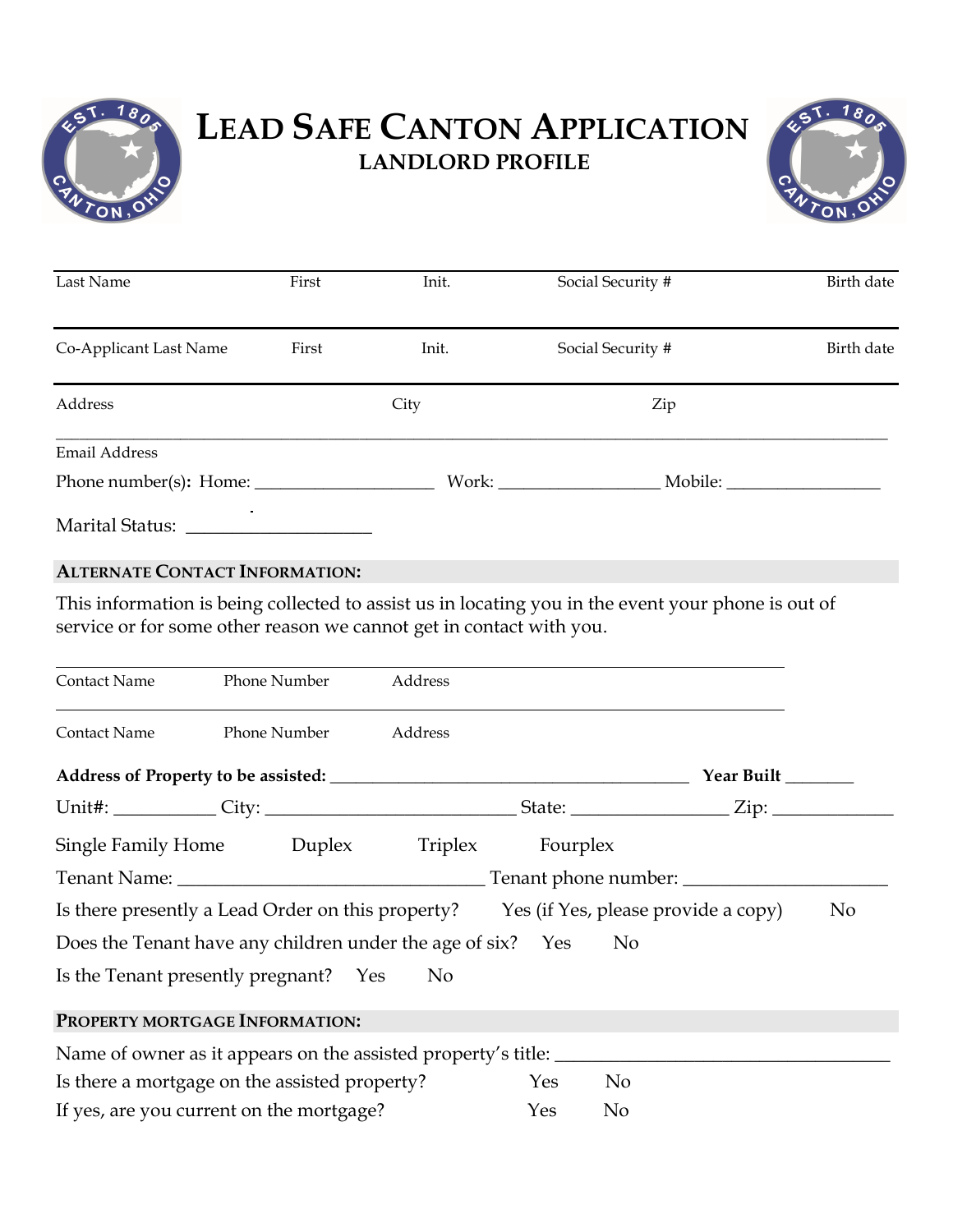#### FIRST MORTGAGE OF PROJECT PROPERTY:

| Name of Lending Institution                                                                                                                                                                                                                                                                                                                                                                                                                                                                                                                                                                                                                                                                                                                                                                                                                                                                                                                                                                                                 |      |     |                | Account #                                                                                                                |                |
|-----------------------------------------------------------------------------------------------------------------------------------------------------------------------------------------------------------------------------------------------------------------------------------------------------------------------------------------------------------------------------------------------------------------------------------------------------------------------------------------------------------------------------------------------------------------------------------------------------------------------------------------------------------------------------------------------------------------------------------------------------------------------------------------------------------------------------------------------------------------------------------------------------------------------------------------------------------------------------------------------------------------------------|------|-----|----------------|--------------------------------------------------------------------------------------------------------------------------|----------------|
| Address                                                                                                                                                                                                                                                                                                                                                                                                                                                                                                                                                                                                                                                                                                                                                                                                                                                                                                                                                                                                                     | City |     | ${\sf ZIP}$    | <b>Balance Owed Now</b>                                                                                                  |                |
| <b>SECOND MORTGAGE OF PROJECT PROPERTY:</b>                                                                                                                                                                                                                                                                                                                                                                                                                                                                                                                                                                                                                                                                                                                                                                                                                                                                                                                                                                                 |      |     |                |                                                                                                                          |                |
| Name of Lending Institution                                                                                                                                                                                                                                                                                                                                                                                                                                                                                                                                                                                                                                                                                                                                                                                                                                                                                                                                                                                                 |      |     |                | Account #                                                                                                                |                |
| Address                                                                                                                                                                                                                                                                                                                                                                                                                                                                                                                                                                                                                                                                                                                                                                                                                                                                                                                                                                                                                     | City | Zip |                | <b>Current Balance</b>                                                                                                   |                |
| HOMEOWNER'S INSURANCE FOR PROJECT PROPERTY:                                                                                                                                                                                                                                                                                                                                                                                                                                                                                                                                                                                                                                                                                                                                                                                                                                                                                                                                                                                 |      |     |                |                                                                                                                          |                |
| Insurance Company Homeowners Policy is through                                                                                                                                                                                                                                                                                                                                                                                                                                                                                                                                                                                                                                                                                                                                                                                                                                                                                                                                                                              |      |     |                | <b>Expiration Date of Insurance</b>                                                                                      |                |
| PROPERTY TAXES (ALL PROPERTIES OWNED IN CANTON MUST BE CURRENT):                                                                                                                                                                                                                                                                                                                                                                                                                                                                                                                                                                                                                                                                                                                                                                                                                                                                                                                                                            |      |     |                |                                                                                                                          |                |
| Are you current on your property taxes: Yes<br>If no, please explain:                                                                                                                                                                                                                                                                                                                                                                                                                                                                                                                                                                                                                                                                                                                                                                                                                                                                                                                                                       |      |     | N <sub>o</sub> |                                                                                                                          |                |
| If on a payment arrangement, please attach a copy of the payment arrangement for each property<br>located within the city of Canton.                                                                                                                                                                                                                                                                                                                                                                                                                                                                                                                                                                                                                                                                                                                                                                                                                                                                                        |      |     |                |                                                                                                                          |                |
| <b>ADDITIONAL PROPERTY INFORMATION:</b>                                                                                                                                                                                                                                                                                                                                                                                                                                                                                                                                                                                                                                                                                                                                                                                                                                                                                                                                                                                     |      |     |                | *Note: An application must be completed for each unit you wish to enroll. These units must be constructed prior to 1978. |                |
| $\text{Parcel } \#:$                                                                                                                                                                                                                                                                                                                                                                                                                                                                                                                                                                                                                                                                                                                                                                                                                                                                                                                                                                                                        |      |     |                |                                                                                                                          |                |
| Type of Construction: Brick Wood Vinyl/Aluminum Other (please specify): _________                                                                                                                                                                                                                                                                                                                                                                                                                                                                                                                                                                                                                                                                                                                                                                                                                                                                                                                                           |      |     |                |                                                                                                                          |                |
| Is your property in a flood zone? Yes                                                                                                                                                                                                                                                                                                                                                                                                                                                                                                                                                                                                                                                                                                                                                                                                                                                                                                                                                                                       |      | No. |                |                                                                                                                          |                |
| Is your property listed as a Historical Property? Yes No                                                                                                                                                                                                                                                                                                                                                                                                                                                                                                                                                                                                                                                                                                                                                                                                                                                                                                                                                                    |      |     |                |                                                                                                                          |                |
| Has your property been cited for code violations within the last 12 months?<br>If yes, please include violation letter.                                                                                                                                                                                                                                                                                                                                                                                                                                                                                                                                                                                                                                                                                                                                                                                                                                                                                                     |      |     |                |                                                                                                                          | Yes<br>No.     |
| Has your insurance company asked you to make property improvements?<br>If yes, please include their letter.                                                                                                                                                                                                                                                                                                                                                                                                                                                                                                                                                                                                                                                                                                                                                                                                                                                                                                                 |      |     |                | Yes                                                                                                                      | N <sub>0</sub> |
| The owner and co-owner certify that all information on this application, and all information furnished in support of this<br>application, is given for the purpose of obtaining financial assistance under the City of Canton's Lead Safe Canton<br>Program, and is true and complete to the best of the applicants' knowledge and belief. Verification may be obtained from<br>any source herein. A credit report may be obtained on the owner and co-owner by the City of Canton. PENALTY FOR<br>FALSE OR FRAUDULENT STATEMENT, U.S.C. Title 18, Sec. 1001, provides: "Whoever, in any matter within the<br>jurisdiction of any department or agency of the United States knowingly and willfully falsifiesor makes any false,<br>fictitious or fraudulent statements or representations, or makes or uses any false writing or document knowing the same<br>to contain any false, fictitious or fraudulent statement or entry, shall be fined not more than \$10,000 or imprisoned not<br>more than five years or both." |      |     |                |                                                                                                                          |                |
|                                                                                                                                                                                                                                                                                                                                                                                                                                                                                                                                                                                                                                                                                                                                                                                                                                                                                                                                                                                                                             |      |     |                | <b>DATE</b>                                                                                                              |                |
| <b>OWNER SIGNATURE</b>                                                                                                                                                                                                                                                                                                                                                                                                                                                                                                                                                                                                                                                                                                                                                                                                                                                                                                                                                                                                      |      |     |                |                                                                                                                          |                |
| <b>CO-OWNER SIGNATURE</b>                                                                                                                                                                                                                                                                                                                                                                                                                                                                                                                                                                                                                                                                                                                                                                                                                                                                                                                                                                                                   |      |     |                | <b>DATE</b>                                                                                                              |                |

| <b>OWNER SIGNATURE</b>    | <b>DATE</b> |
|---------------------------|-------------|
| <b>CO-OWNER SIGNATURE</b> | <b>DATE</b> |

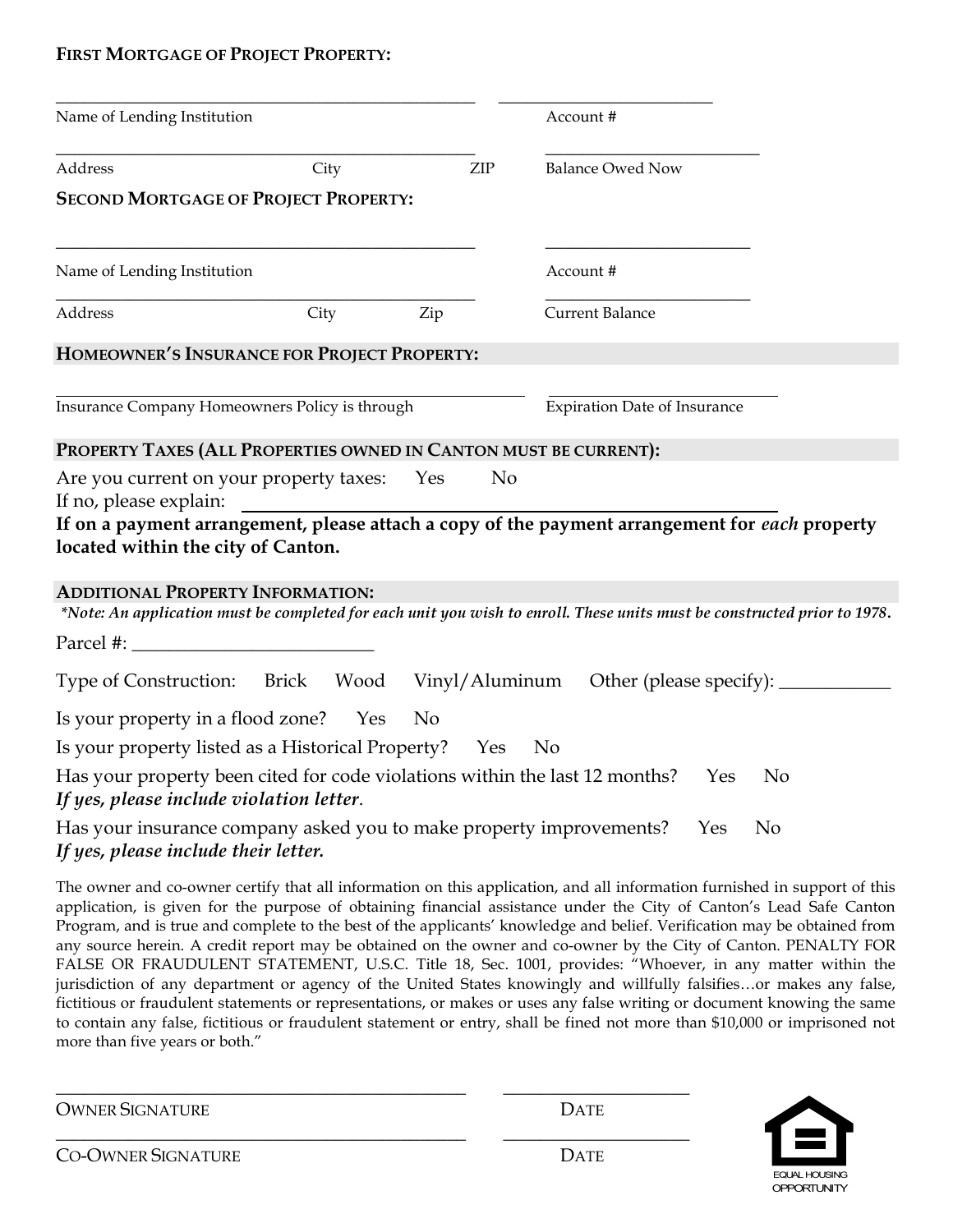

## City of Canton Walk Away Policy Acknowledgment



The mission of the Lead Safe Canton Program is to assist low-to-moderate income homeowners and tenants with children under the age of 6, located within the city of Canton, to address lead-based paint hazards in their home. Regardless of eligibility, an applicant may not receive assistance through the Lead Safe Canton Program when the owner or occupant is responsible for conditions that obstruct that mission. Such conditions include, but are not limited to:

- 1. When an owner or occupant knowingly misrepresents information relevant to his or her eligibility for assistance through the program.
- 2. When, following the initial inspection of the home, a determination is subsequently made that the home is not structurally sound or cannot be rehabilitated economically.
- 3. When the applicant/homeowner fails to demonstrate normal and responsible care of the property. Such failure would include willingly allowing:
	- a. Abuse by animals: evidence of unsanitary conditions or of severe damage to floors, carpets, furnishings, or yards caused by animal feces or urine.
	- b. Illegal or improper use of the property: use of the property for purposes other than as a residence in violation of building and zoning ordinances and/or criminal statutes.
	- c. Deliberate abuse: excessive damage to the home or fixtures, not easily attributable to normal wear and tear.
	- d. Poor housekeeping and maintenance: Extreme conditions of clutter or filth in or around the house when such conditions:
		- 1) constitute a potential health or safety hazard to staff, contractors, employees or others; and/or
		- 2) will severely hamper or increase the cost of rehabilitation work; and/or
		- 3) would adversely impact the appearance of the neighborhood after rehabilitation work is completed.
	- e. Existing code violations
- 4. The homeowner misuses and/or deals in drugs and weapons.
- 5. The homeowner, resident or applicant's agent becomes verbally or physically abusive and/or threatens city of Canton staff members, contractors, subcontractors or employees of contractors.
- 6. When during the course of the rehabilitation process, the homeowner continually does not respond to or obstructs city of Canton staff, the contractors, their subcontractors or employees as they attempt to discharge their required responsibilities in good faith under the written terms of the Lead Safe Canton Program.

Under any of these circumstances assistance may be withheld and/or terminated at the discretion of the city of Canton staff. By my signature below, I acknowledge that I have received a copy of this policy.

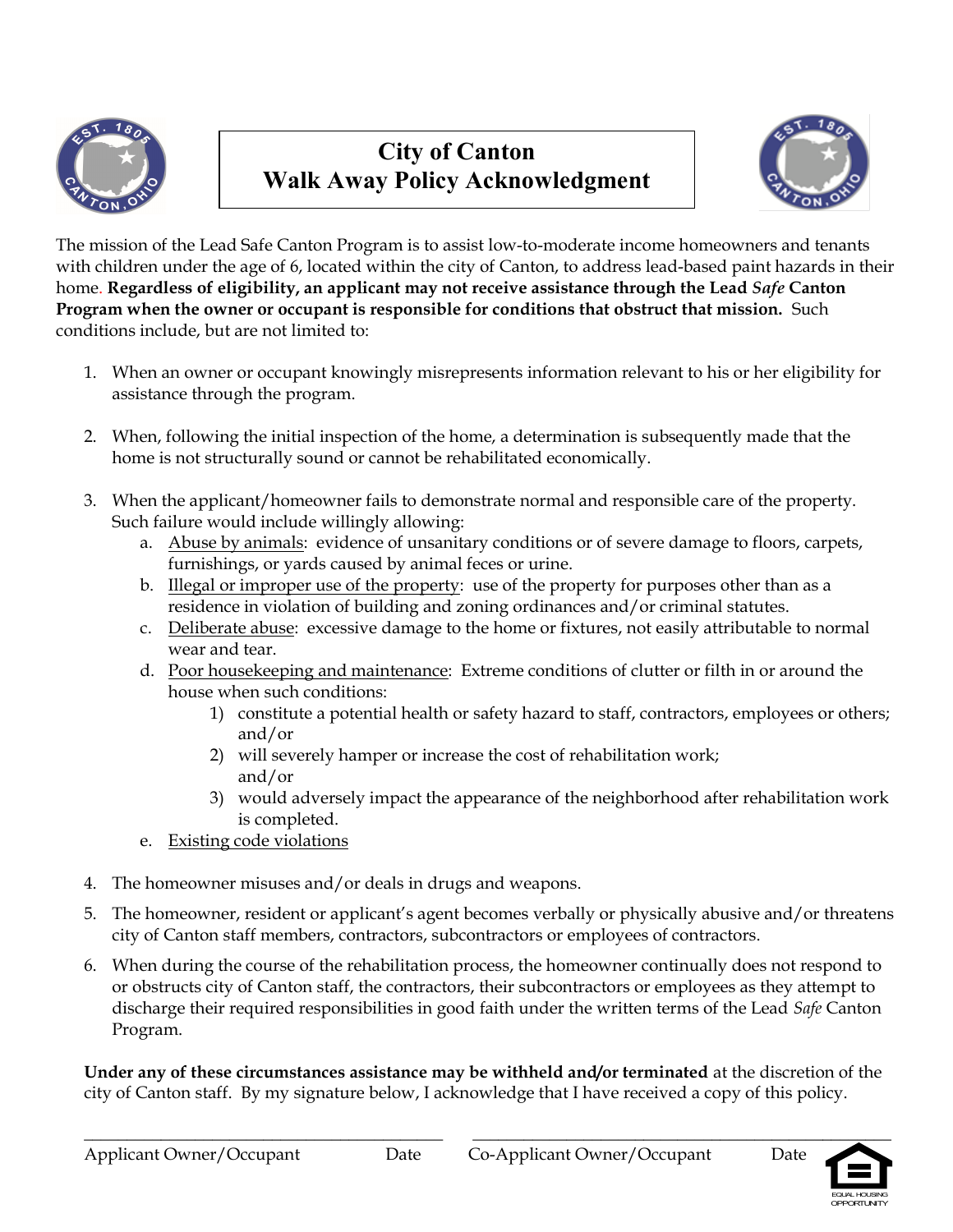



## VERIFICATION AUTHORIZATION, PRIVACY & RELEASE FORM

## Applicant(s): \_\_\_\_\_\_\_\_\_\_\_\_\_\_\_\_\_\_\_\_\_\_\_\_\_\_\_\_\_\_\_\_\_\_\_ Address \_\_\_\_\_\_\_\_\_\_\_\_\_\_\_\_\_\_\_\_\_\_\_\_\_\_\_\_\_\_\_\_\_

**PURPOSE:** Your signature on this eligibility Release Form and the signatures of each member of your household who is 18 years of age or older, authorizes the City of Canton Community Development Department to obtain information regarding my income, employment, bank accounts, outstanding debts (including mortgage), to order a consumer credit report and to acquire other information relative to eligibility and continued participation in any of Community Development assistance programs.

**PRIVACY ACT NOTICE STATEMENT:** The City of Canton Department of Development and the Department of Housing and Urban Development (HUD) requires the collection of the information derived from this form to determine an applicant's eligibility in a Program and the amount of assistance necessary using HUD funds. This information will be used to establish level of benefit in the Program; to protect the Government's financial interest; and to verify the accuracy of the information furnished. Your name, address and the amount of assistance funds that you receive are considered public data. Other information provided regarding you and your household are considered private date which will only be used when it is required for administration and management of the program. We cannot release private data or use the private date in any other way unless you give us permission by completing a consent form that is provided by Community Development. Public information may be released to appropriate Federal, State, prosecutors and local agencies when relevant to civil, criminal or regulatory investigation; as well as, all staff/persons involved in program administration, local loan committee member (s) who approve applications, the Auditor(s) who perform required audits of this program, member(s) of the Appeals Committee for the purpose of address/resolving applicant complaint(s) as addressed in the Project Policy and Procedural Manual, and Law Enforcement personnel and other enforcement authorities, as required. Failure to provide any information may result in a delay or rejection of your eligibility approval. The Department is authorize to ask for this information by the National Affordable Housing Act of 1990.

**INFORMATION COVERED**: Inquiries may be made in regards to all sources of Income, Assets, and Deductions received from any person or Dependent in the household (i.e. Full-Time Student, Handicap/Disability of Family Member or Minor children, etc.), as well as other information required to determine eligibility.

**INSPECTION AND PHOTO RELEASE:** I/We hereby authorize the Department of Community Development staff to enter my home for the purposed of taking photographs and inspecting to identify rehabilitation work that is necessary to bring the house up to Residential Rehabilitation Standards.

AUTHORIZATION: I authorize the City of Canton Department of Community Development and HUD to obtain information about me and my household this is pertinent to eligibility for participation in the Program.

#### I acknowledge that:

- A photocopy of this form is as valid as the original form
- I have the right to review my file and the information received using this form (accompanied by a person of my choosing)
- I have the right to copy information from this file and to request correction of information that I believe is inaccurate
- All adult household members will sign this form and cooperate with the owner and the Department of Community Development in this process.

| Printed Name        | Signature of Owner    | Date |
|---------------------|-----------------------|------|
| Printed Name        | Signature of Co-Owner | Date |
| Printed Name        | Signature of Co-Owner | Date |
| <b>Printed Name</b> | Signature of Co-Owner | Date |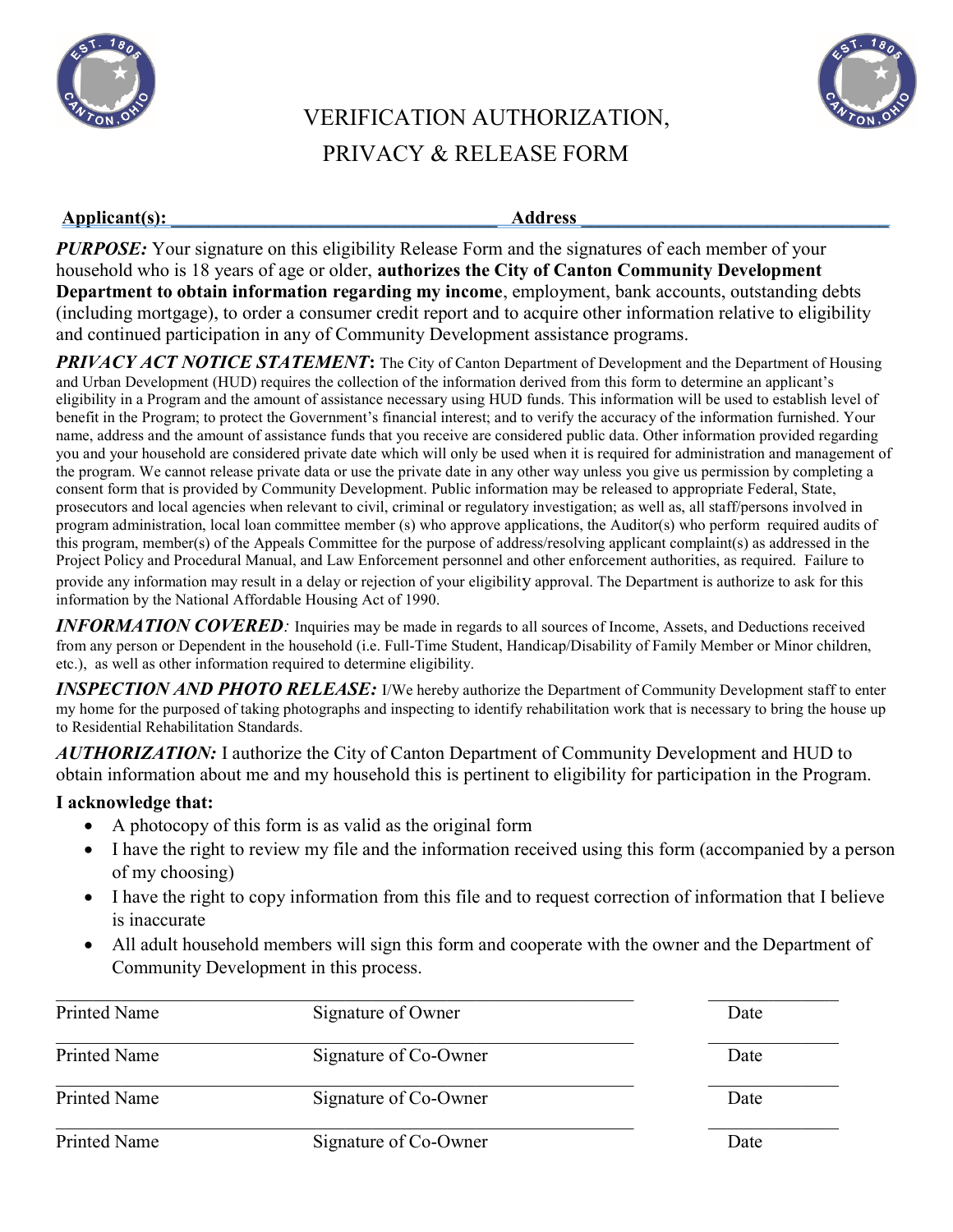#### AFFIDAVIT

PROGRAM NAME: LEAD SAFE CANTON

APPLICANT'S NAME: APPLICANT'S ADDRESS:

STATE OF OHIO: COUNTY OF STARK:

TO WHOM IT MAY CONCERN:

The undersigned certifies that to the best of his/her knowledge, any officers, director, trustee, or their spouse and/or other immediate family members (are/are not) delinquent in the payment of any indebtedness to the City of Canton, including city income tax, real estate taxes, personal property taxes, water and sewer charges or other City assessments for any properties owned within the City of Canton.

The undersigned hereby authorizes the City of Canton Community & Economic Development Department of the City of Canton, to be given information concerning income tax filing status, real estate taxes, personal property taxes, water and sewer charges or other City assessments, and the existence of any delinquencies.

Further, the undersigned states that (he/she) or that to the best of his/her knowledge, any officers, director, trustee, or their spouse and/or other immediate family members is (related/not related), personally and/or through business, to the following City of Canton employee (s) or elected official (s):

#### COMPLETE ONLY IF RELATIONSHIP EXISTS:

| <u> 1989 - Johann Stein, marwolaethau a bhann an t-Amhainn an t-Amhainn an t-Amhainn an t-Amhainn an t-Amhainn an</u> |                                      |
|-----------------------------------------------------------------------------------------------------------------------|--------------------------------------|
| <b>RELATIVE'S NAME</b>                                                                                                | RELATIVE'S TITLE/DEPT.               |
|                                                                                                                       |                                      |
| <b>RELATIVE'S NAME</b>                                                                                                |                                      |
|                                                                                                                       | RELATIVE'S TITLE/DEPT.               |
| $\text{D.O.B./AGE} \_\text{\textit{max}}$                                                                             | <u> 1986 - Jan Jan Jawa</u>          |
| SOC. SEC. NO.                                                                                                         | APPLICANT SIGNATURE                  |
| <b>EMPLOYMENT</b>                                                                                                     |                                      |
| <b>SOURCE OF INCOME</b>                                                                                               |                                      |
|                                                                                                                       |                                      |
|                                                                                                                       | APPLICANT SIGNATURE                  |
|                                                                                                                       |                                      |
|                                                                                                                       |                                      |
|                                                                                                                       |                                      |
|                                                                                                                       |                                      |
|                                                                                                                       | MY COMMISSION EXPIRES ______________ |
| <b>COMPLETE ONLY IF APPLICABLE:</b>                                                                                   |                                      |
|                                                                                                                       |                                      |
| the Department.                                                                                                       |                                      |
|                                                                                                                       |                                      |
|                                                                                                                       |                                      |